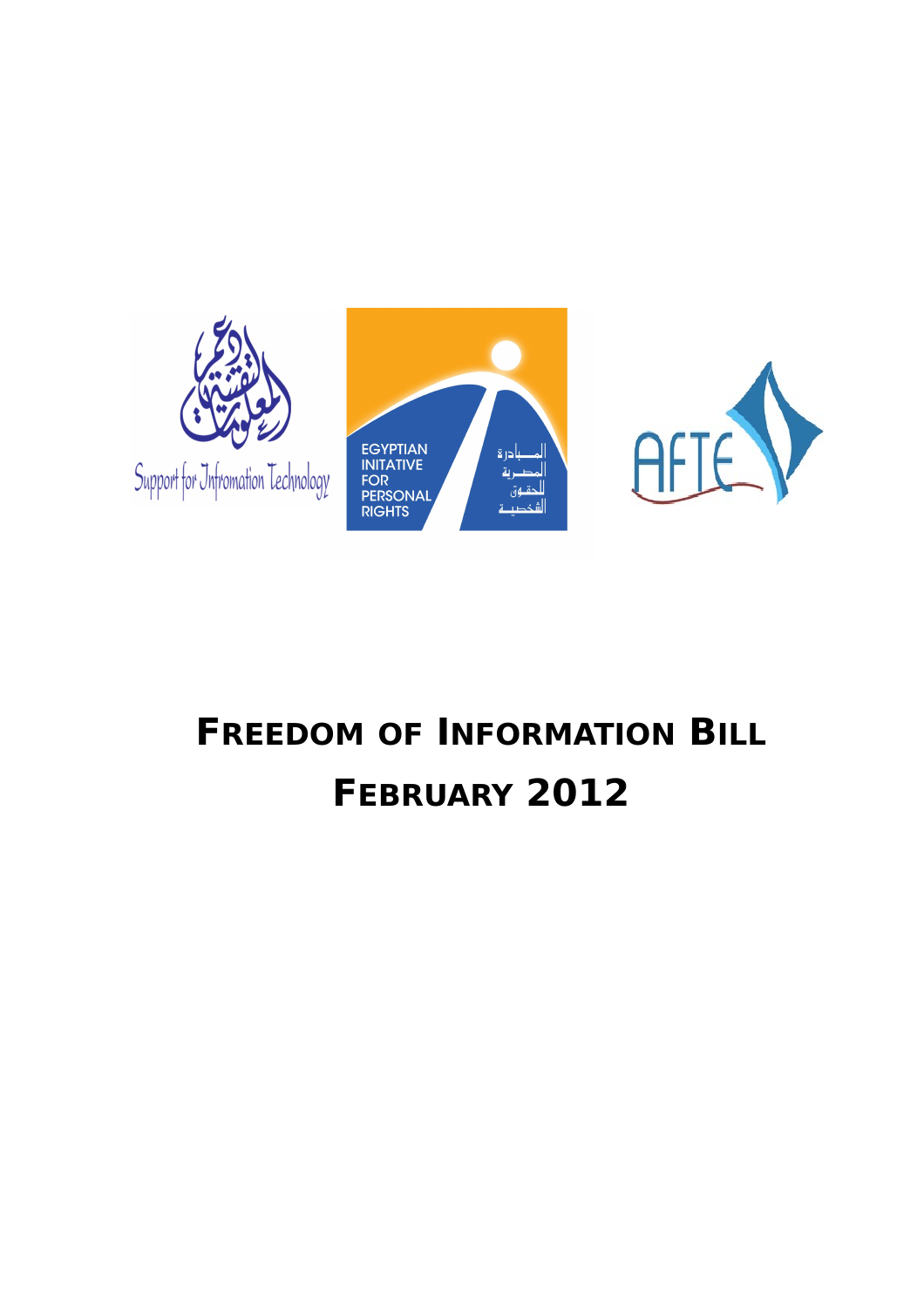## **Introduction**

This is a decisive moment for Egypt, as the country prepares to write a new constitution enshrining rights and freedoms. This draft law strives to establish new legal grounds which would integrate amongst other rights the right to freedom of information, considered an inherent right, and which Egypt's successive constitutions have thus far failed to guarantee.

The right to freedom of information is a central pillar in establishing the rule of law and forestalling corruption. The General Assembly of the United Nations stated as much in its first sitting: 'The freedom to access information is a basic human right and the cornerstone of all freedoms which the United Nations calls for.' This is the right which, today, has been established by Freedom of Information laws in more than 80 countries worldwide.

A Freedom of Information Act is important for paving the way to the adoption of a number of new legal mechanisms and channels. These will be based on availability, disclosure, and transparency rather than obstacles, prevention, and restriction – like the laws regulating the telecommunications sector, data protection, documents and archives, and others. The existence of a Freedom of Information Act will overcome the arsenal of laws which are still used in the service of corruption and tyranny.

The philosophy behind this law has several basic elements: initial unrestricted disclosure, apart from certain exceptions within the body of the law itself, and the responsibility of governmental and private bodies to routinely and periodically publish data, strengthening freedom of information and ushering these bodies to carry out their work according to new criteria based on weighing the public interest in disclosure against the benefit arising from confidentiality.

Freedom of information is essential to improve the efficiency and performance of government agencies, just as it allows citizens to participate more effectively in dealing with government agencies, and regarding them as right holders. In addition, freedom of information is necessary for creating an environment favourable to investment, and ensuring that investors work in an culture of transparency, allowing them to take decisions based on real information. Freedom of information is sure to create and strengthen a climate of security for citizens and the government alike; and social justice cannot be guaranteed without equal access to information for all.

This draft has benefited from the study of projects which appeared during the previous decade, through which the wider civil society and pioneers in this field within the body of government have contributed to this bill. This draft also comes as the fruit of over four months' collaboration between a number of civil society organizations, academics, and media figures, as well as the Cabinet's Information and Decision-Making Support Centre. This working group sees the cooperation and discussion around this bill as no less important than the bill itself, setting out a new direction for lawmaking that we hope will be adopted to combine the efforts of government and civil society organizations in post-25<sup>th</sup> January Egypt.

Support for Information Technology Egyptian Initiative for Personal Rights Association for Freedom of Thought and Expression Dr. Nagla Rizk, Director of the Centre for Access to Knowledge for Development at the American University of Cairo Dr. Khaled Fahmy, Professor of History at the American University of Cairo Lina Attallah, Editor-in-Chief, Egypt Independent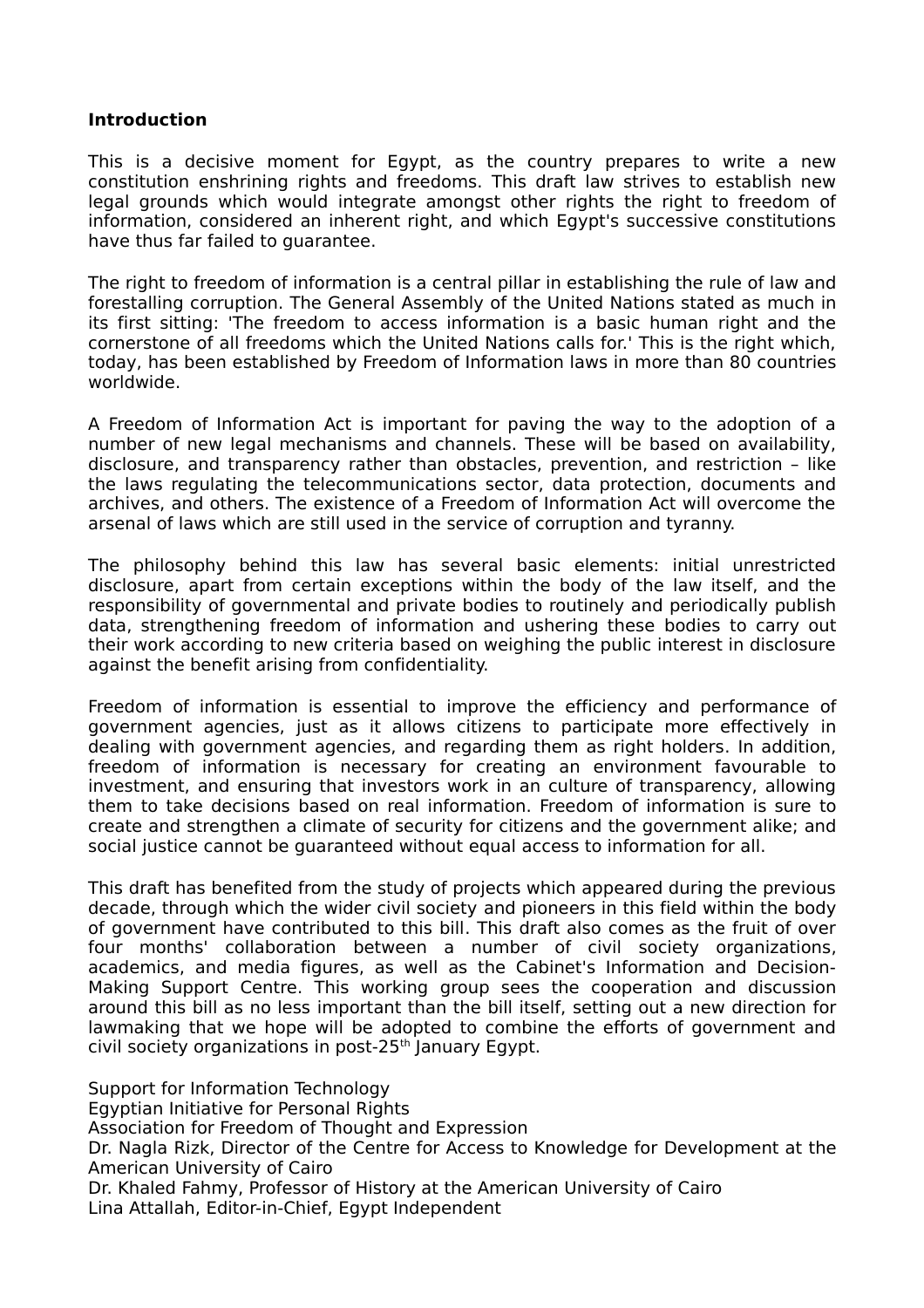## **Draft Bill No. XXX/2011 concerning freedom of information**

**The President of the Republic, after perusing: The constitution; The Universal Declaration of Human Rights and the International Covenant on Civil and Political Rights; Law no. 189/1958 requiring that public entities, firms, companies and associations provide information about their employees; Law no. 35/1960 concerning statistics and census; Law no. 87/1960 concerning public mobilization and amended laws; Law no. 137/1963 concerning the enumeration of competencies, educational qualifications, and inventions; Law no. 121/1975 concerning the maintenance and security of official national documents and organizing the means of publishing them; Presidential Decree no. 2915/1964 concerning the construction and organisation of a central agency for public mobilization and statistics; Presidential Decree no. 627/1981 concerning the establishment of information and documentation centres within state administrative bodies, public bodies, and their various competencies; Has decided the following**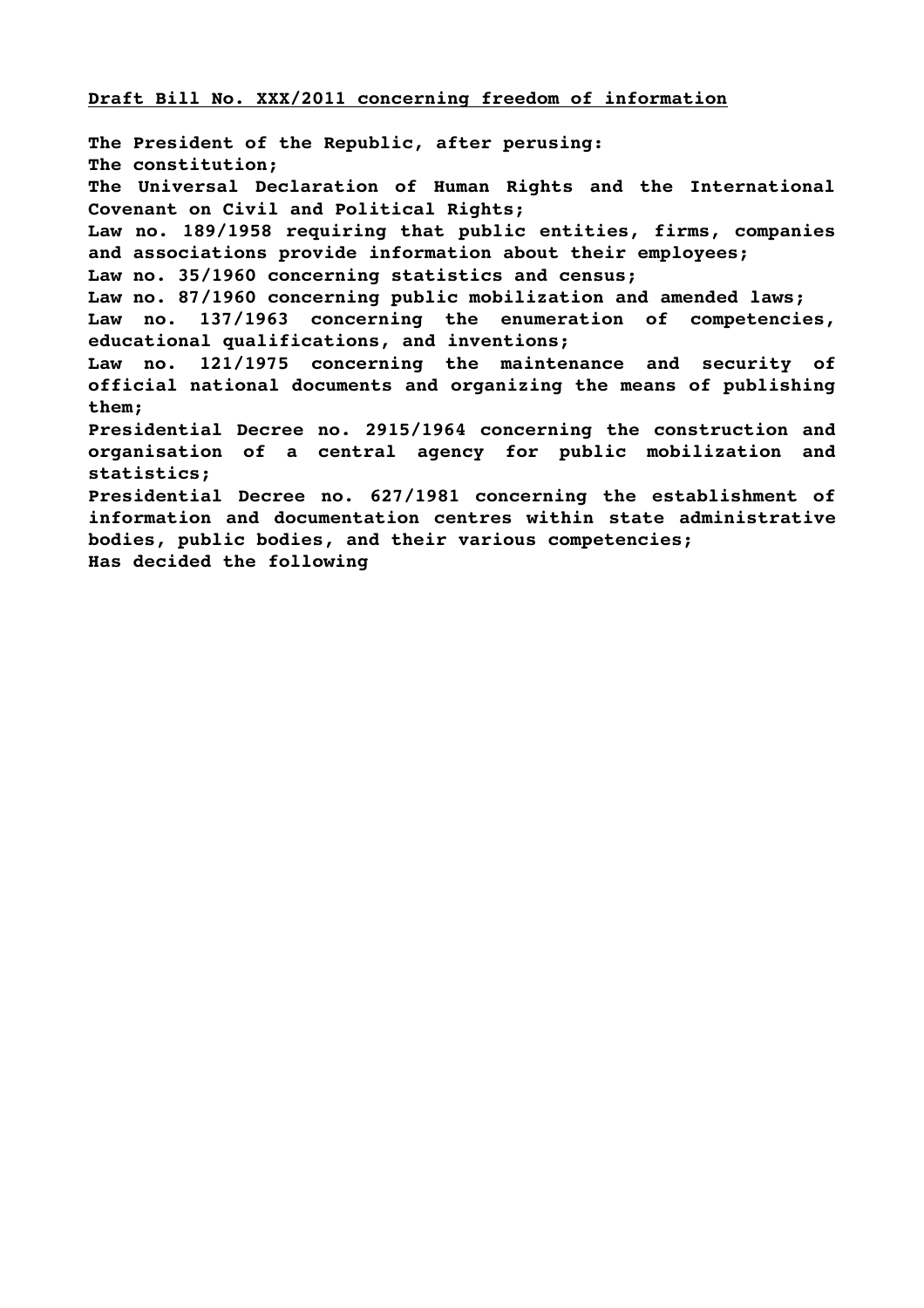Chapter one : aims and definitions

Article (1)

In the context of the application of this bill, the terms below shall be defined as follows:

a. Information: material which communicates something and which is recorded in any form, including in print, electronically, samples, models, audio or visual cassettes, or in any other form.

b. Personal information: information relating to an individual by which that individual can be identified.

c. Disclosure : a procedure by which information can be accessed using any means of communication, including direct access to the records containing this information, or a copy of those records, or via newspapers, radio, TV, or any other means.

d. Record: any group of recorded information, regardless of its form, source, date of creation, or official status; regardless of whether the agency who keeps the record is the same one who created it; and regardless of whether it is classified as secret.

e. Information officer: an individual appointed by a governmental or private body to publish and disclose information and to implement this decree.

f. Governmental body: any body which represents the government and is established according to the constitution or the law; is a governmental department or forms a part of any level or branch of government; is owned, managed, or funded by funds managed by the state or the government; and performs a legal or public function, to the extent of that function.

g. Private body: any non-governmental body working in the field of commerce and business, whose assets are privately owned, and which has a legal personality.

h. National security : any information relating to the following shall be considered part of national security:

1- Military plans and operations, and the state of readiness and operational capacity of military units, including identity, force, leadership structure, organisation of troops and units, and the equipment of any armed forces, as long as this information still has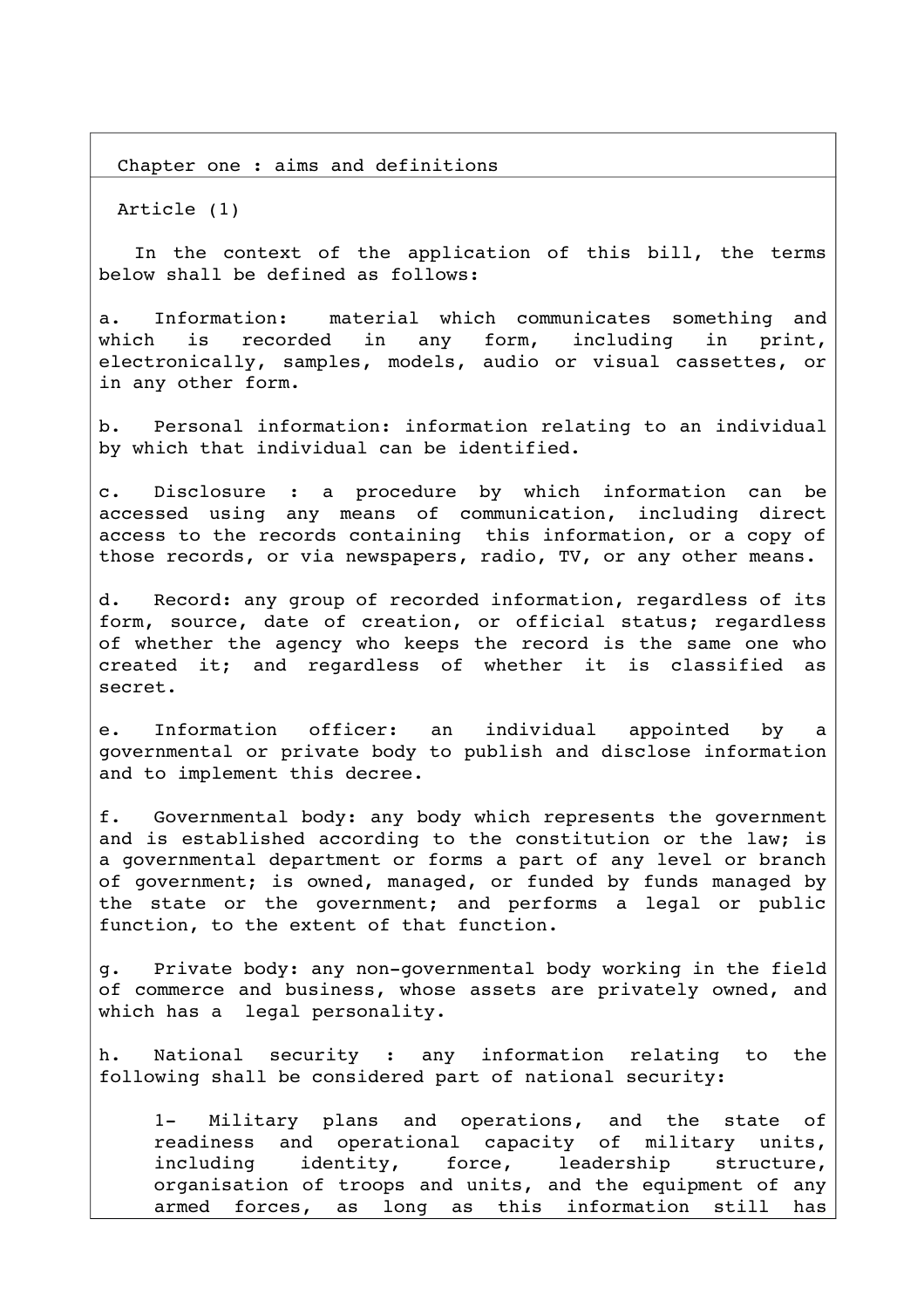operational use.

2- Weapons and their production, capabilities, and use, including technical specifications and inventions.

3- Procedures for the protection of individuals, materials, systems, and facilities against an attack representing a danger to national security.

4 Information falling into any of the aforementioned categories which has been presented by a foreign country or international body, who have asked explicitly and in writing that it be kept secret.

5- Criminal investigations which relate to matters falling into any of the aforementioned categories.

6- Secret intelligence service activities, sources or techniques which relate to matters falling into any of the aforementioned categories.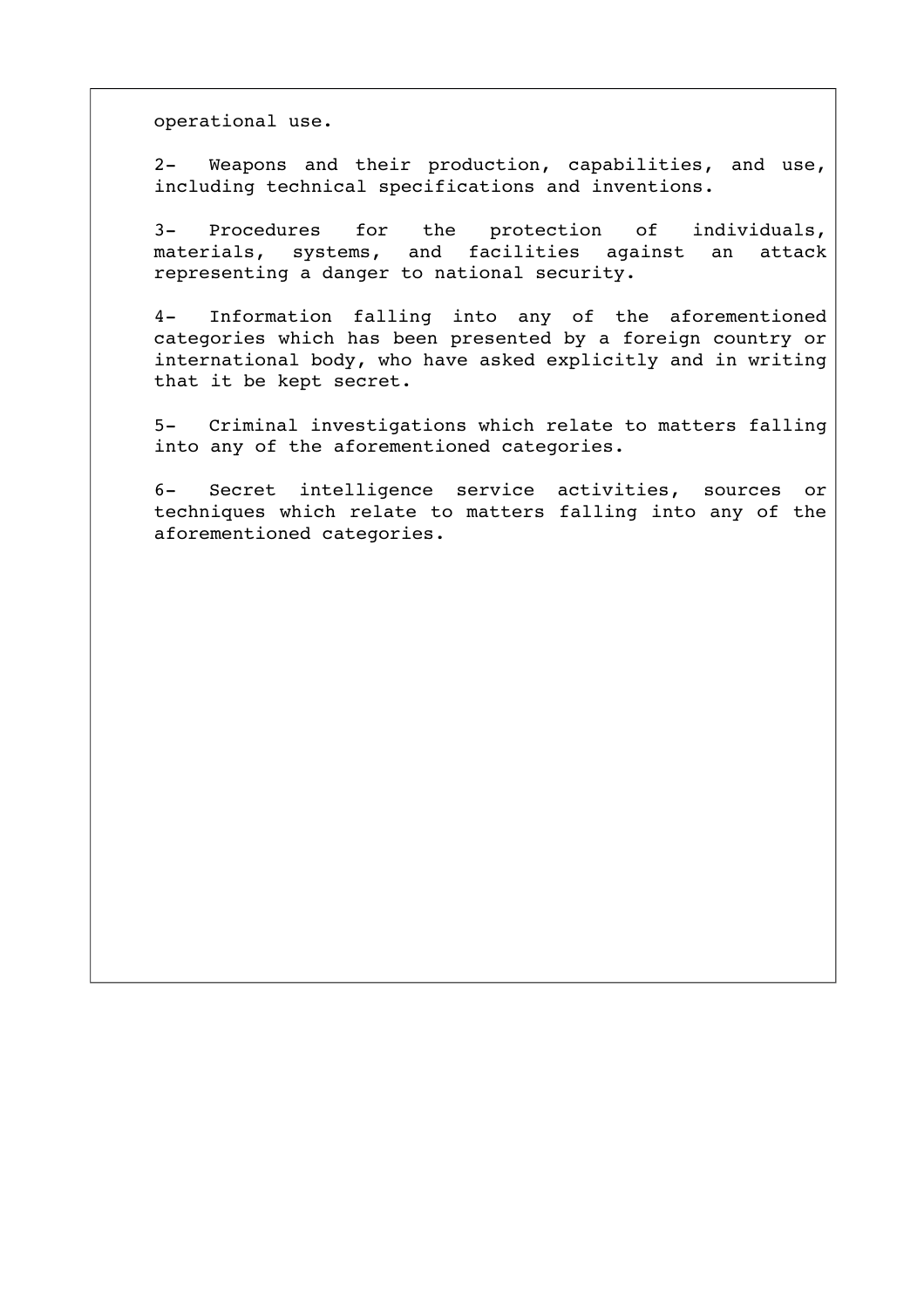Article (2) : the aims of this bill are as follows :

1- Recognising the right to obtain information according to international standards and the principle that information should be made available in the absence of a reason to keep the information secret which would supersede this right.

2 Putting in place procedures and mechanisms to promote the disclosure of information which would contribute to solving social and economical problems; fulfilling the requirements of planning and development; enhancing effective, open, and accountable qovernment; and encouraging participation in governance.

3- Achieving the goals of sub-articles (1) and (2), while maintaining security, safety, and overriding public and personal and rights, including personal privacy.

Chapter two : right to access

Article (3) :

Each individual has the right to access information and records kept by governmental bodies, and those bodies must release such information and records subject to the provisions of this law.

Article (4) :

Each individual has the right to access information and records kept by private bodies when this information could facilitate the exercise or protection of any right, and those bodies have a corresponding responsibility to disclose information and records subject to the provisions of this act.

Article (5) :

1- All rights referred to in articles (3) and (4) shall be applied regardless of any other laws or acts or decrees which prevent or restrict the disclosure of information, or any system of administrative classification of records.

2- No part of this law shall be understood as restricting or limiting the disclosure of information according to any other laws, policies, or practices.

Article (6) :

Any natural or legal person has the right to publish, via any means including the media, information that has been obtained according to this act.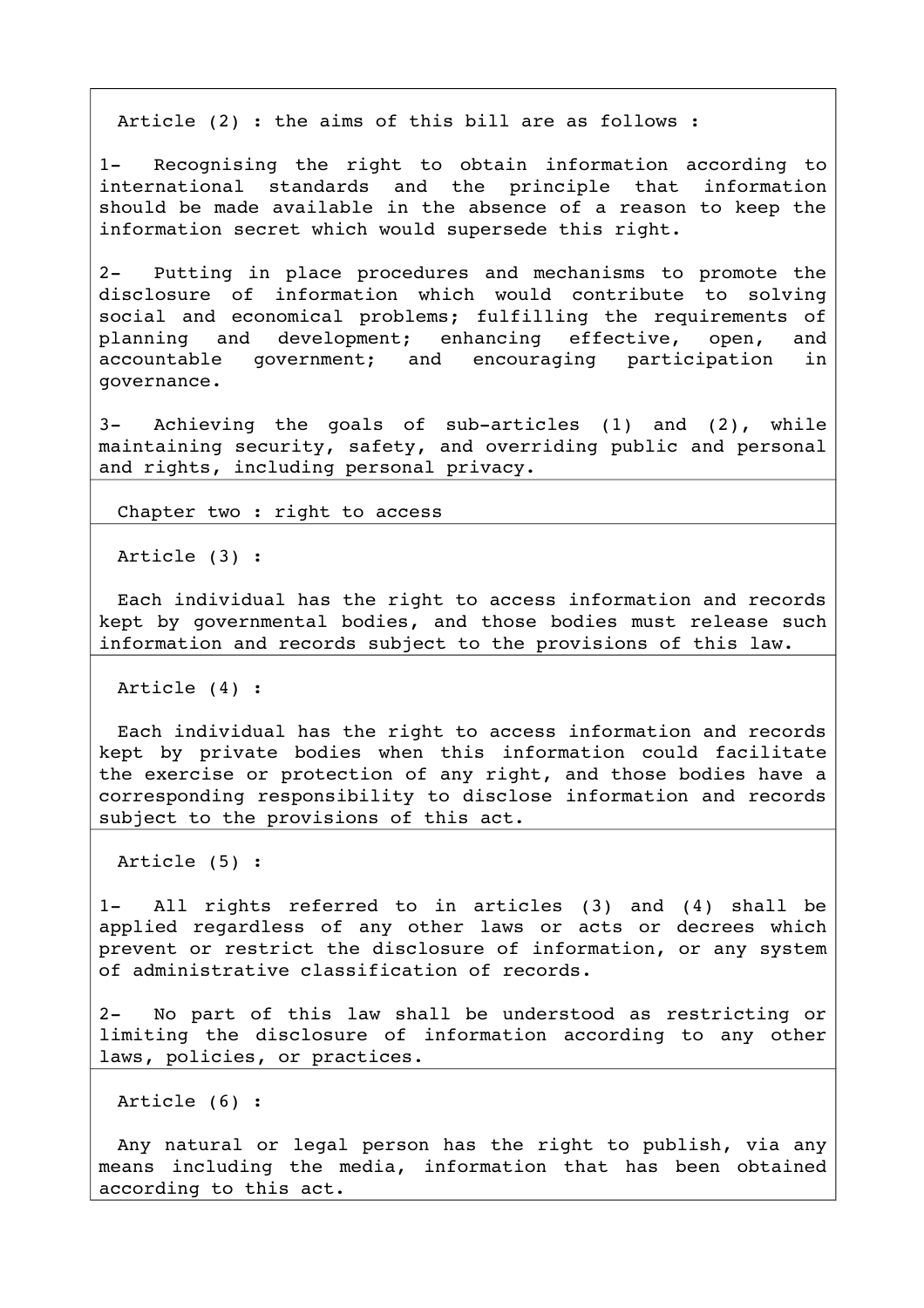Article (6) (b) :

All decrees preventing publication issued according to the Penal Code or the Criminal Procedure Code may be challenged before the administrative court.

Chapter three: routine or suo moto publication

Article (6) (c) :

For the sake of governmental and private bodies' commitment to implementing the provisions of this act, such bodies will keep the information in their possession according to the provisions of the act regulating the National Archives and the regulations of other archives.

Article (7) :

1- Every governmental body subject to this act shall routinely publish:

a. All details related to its organizational structure, responsibilities and duties, in addition to its policies and other basic organizational documents.

b. All facts specifically relating to important decisions and policies which affect the public, no later than the time at which such decisions are made public.

c. The procedure followed in decision-making processes, including channels of supervision and accountability.

d. A guide including the names of all officials in the body, as well as their powers, duties, and salaries.

e. The rules, systems, directives, and manuals that are used in the body or by employees to carry out their work.

f. A description of the services which the body offers to the public and any government subsidy program, and a list of beneficiaries from these services or programs.

g. Any opportunities or mechanisms for public consultation and any complaint mechanisms available to the public.

h. Information about qovernmental programs and works including performance and quality indicators, procurements, the funding appropriated and the actual spending, and the results of public tenders.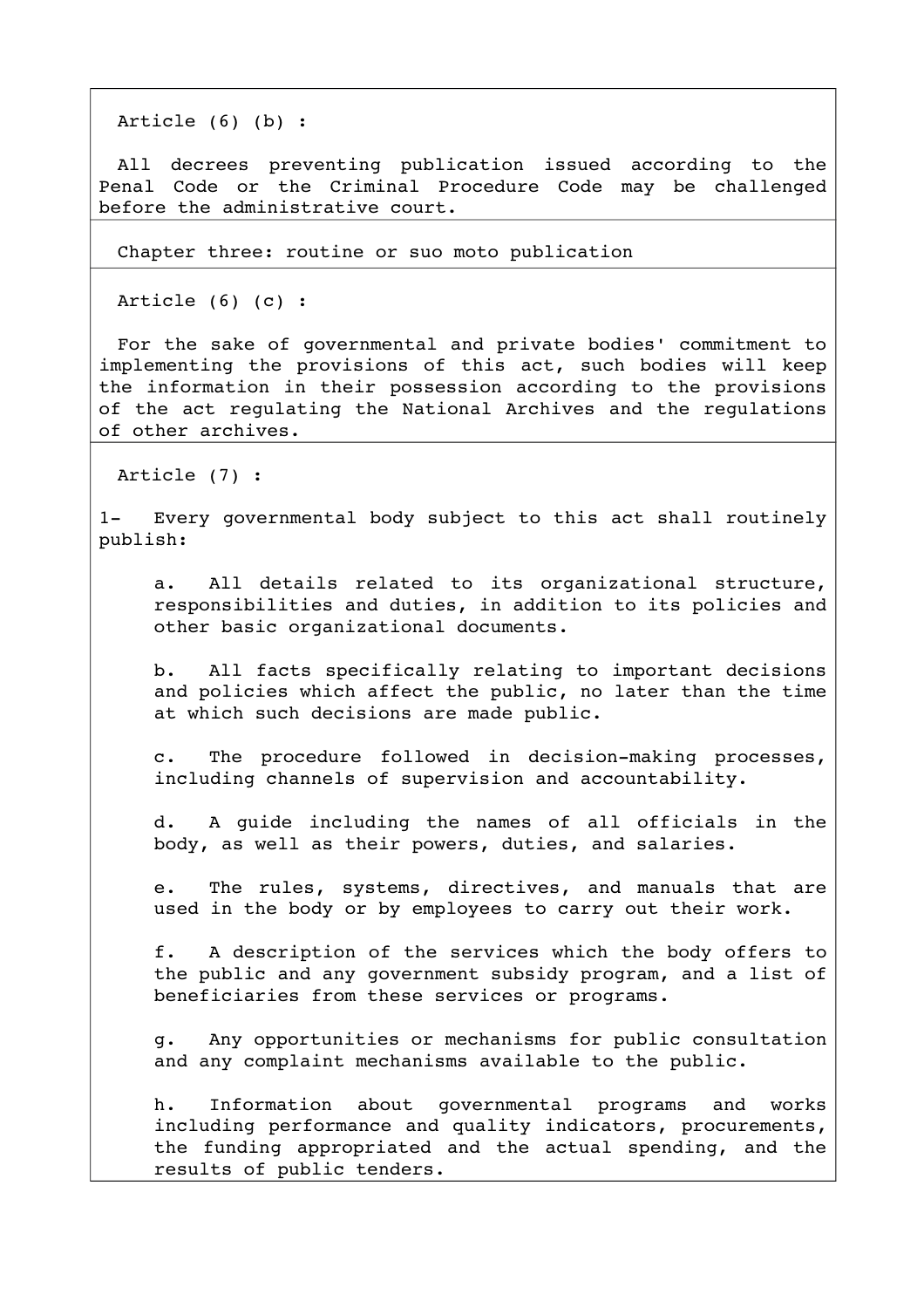i. Declaration of the categories of information kept by bodies; this declaration must indicate records available electronically.

j. Simple guidelines on how to submit an information request.

k. Names, positions, contact details, and other details relating to information officials.

l. Any other information as may be requested.

2- The information required in sub-article (1) must be published on a large scale and in such a way to make it easy for the public to access it. This must happen regularly every month, with a maximum period of 3 months.

3- Each governmental body shall present its reasons for taking administrative or quasi-judicial decisions to those affected by such decisions.

4- Every governmental body shall seek to provide as much information as possible automatically, especially via the internet, taking into consideration capabilities and cost, in order to minimize the need for individuals to use the request procedure to obtain information.

Chapter four : Procedures for requesting information

Article (8) :

Each qovernmental body shall establish an effective system specifically for receiving and processing requests for information, including the development of a simple form for requesting information.

Article (9) :

1- Each person has the right to present a written or oral request (including in electronic form) to any governmental or private body to obtain information or records held by this body.

2- The information officer of a governmental body, appointed according to article (13) of this act, shall provide help and assistance to the requester where the request is not clear enough in specifying the requested information, or in case of illiteracy or disability, or any other reason.

3- When the request is in oral form, the information officer shall convert it into written form and provide the individual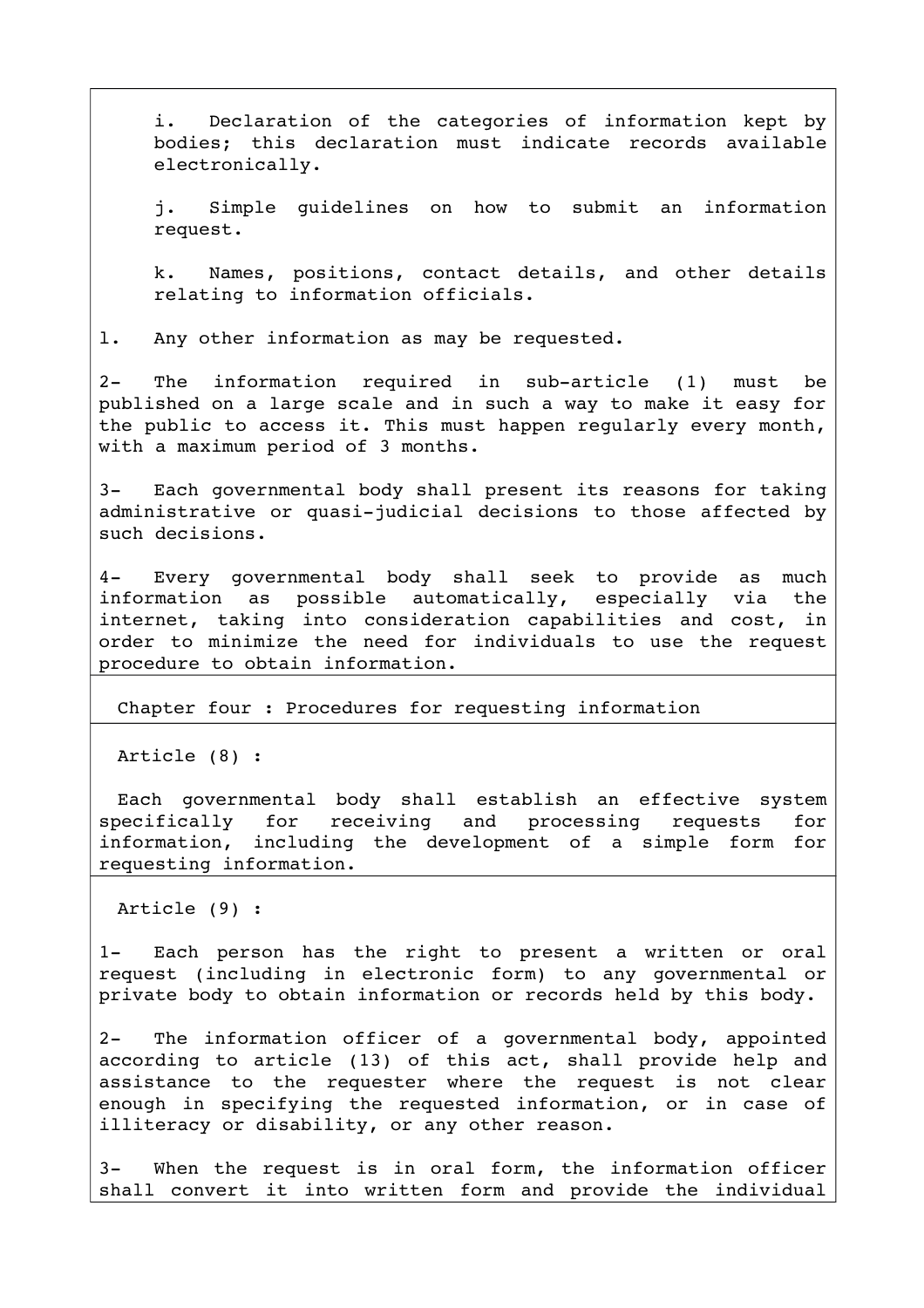with a copy of their request.

4- When a request is submitted, no reasons or personal details need to be mentioned (except contact details) whereas requests submitted to private bodies should indicate the effect that obtaining the requested information or records will have in facilitating the exercise or protection of a right.

5- A receipt must be given to the requester upon making a request.

Article (10) :

1- A governmental or private body shall respond to information requests pursuant to article (9) as fast as possible and in any case after a period of no longer than 15 days.

2- When the request relates to information which seems important and necessary to protect an individual's life or liberty, a respond to the request must be within forty-eight hours.

3- The response period may be extended to an additional fifteen working days, providing the requester is informed, when the request concerns a large number of documents or calls for searching through a large number of documents, or when consultation with third parties or other public agencies is necessary, so that a response in only fifteen days would be difficult.

4- If there is no response to the request in the specified period, this may be considered a denial of the request.

5- When a request for information is denied, the requester must be informed of the reasons for the denial, including the exceptions mentioned in this act on which the denial process is based, in addition to the name of the individual who took the decision of denying the request, and a clarification of the requester's right to appeal the denial of his request.

6- When an information request is accepted, a notice shall be provided to the requester explaining the form in which the information shall be disclosed and the fees required; the disclosure of information or records shall then take place as soon as these fees are paid

7- When partial access is granted, a notice shall be provided to the requester explaining the details of sub-article  $(6)$  with respect to the part of the request which is to be granted. This notice shall also explain the denial of access to part of the requested information, accompanied by the details mentioned in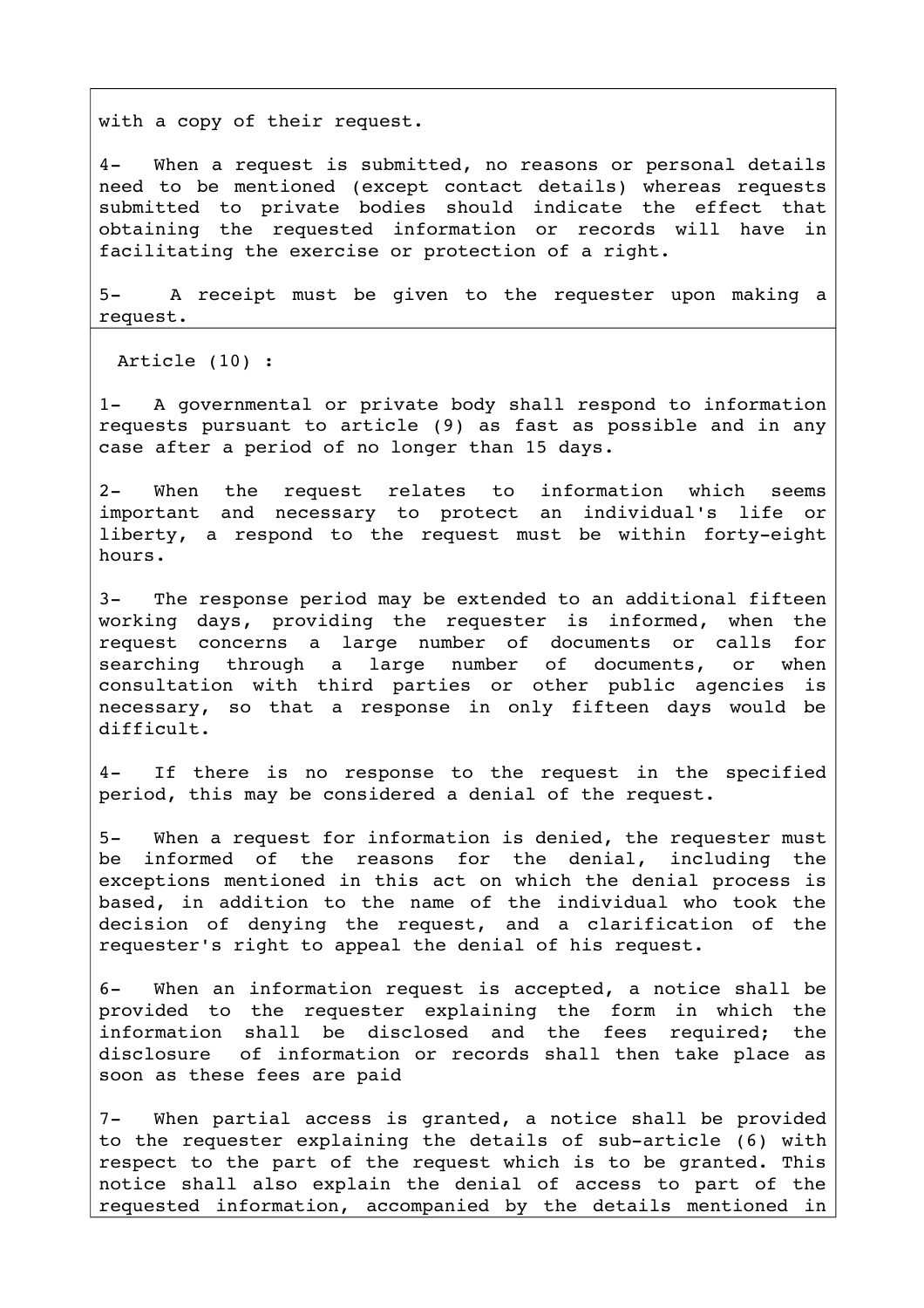sub-article (5) related to this part of the request.

Article (11):

When the requester specifies a certain form in which the information shall be disclosed, this form mentioned in the request must be used, unless this form will harm the preservation of the record; in this case, the following options shall be presented to the requester:

1- Possibility of examining the record and/or making a copy of it using their own equipment.

2- Copying the original record in written form or in any other form.

3- Written transcript of the content of audio records, audiovisual records, or records kept in any other non-written form.

When a record is on the verge of becoming damaged, it should be copied digitally once so this copy can be used for the disclosure of the information it contains.

Article (12) :

1- Fees may be imposed for the disclosure of information pursuant to a request under article (9), provided that such fees do not exceed the actual cost of copying information and providing it to the requester. No fees will be imposed for viewing documents or records.

2- No fees shall be imposed for requests to view personal information and information concerning the public interest, or when the socioeconomic level of the requester is below the poverty line, or when governmental agencies cannot respond to the request during the period mentioned in article (10).

3 Implementation regulations shall determine the procedure for calculating and collecting the fees.

4 Any requester who requires that information be disclosed in a form appropriate to his or her disability shall not pay a greater fee than a non-disabled requester obtaining the same information.

Article (13) :

Where the records containing the requested information are not held by a governmental body, the information officer shall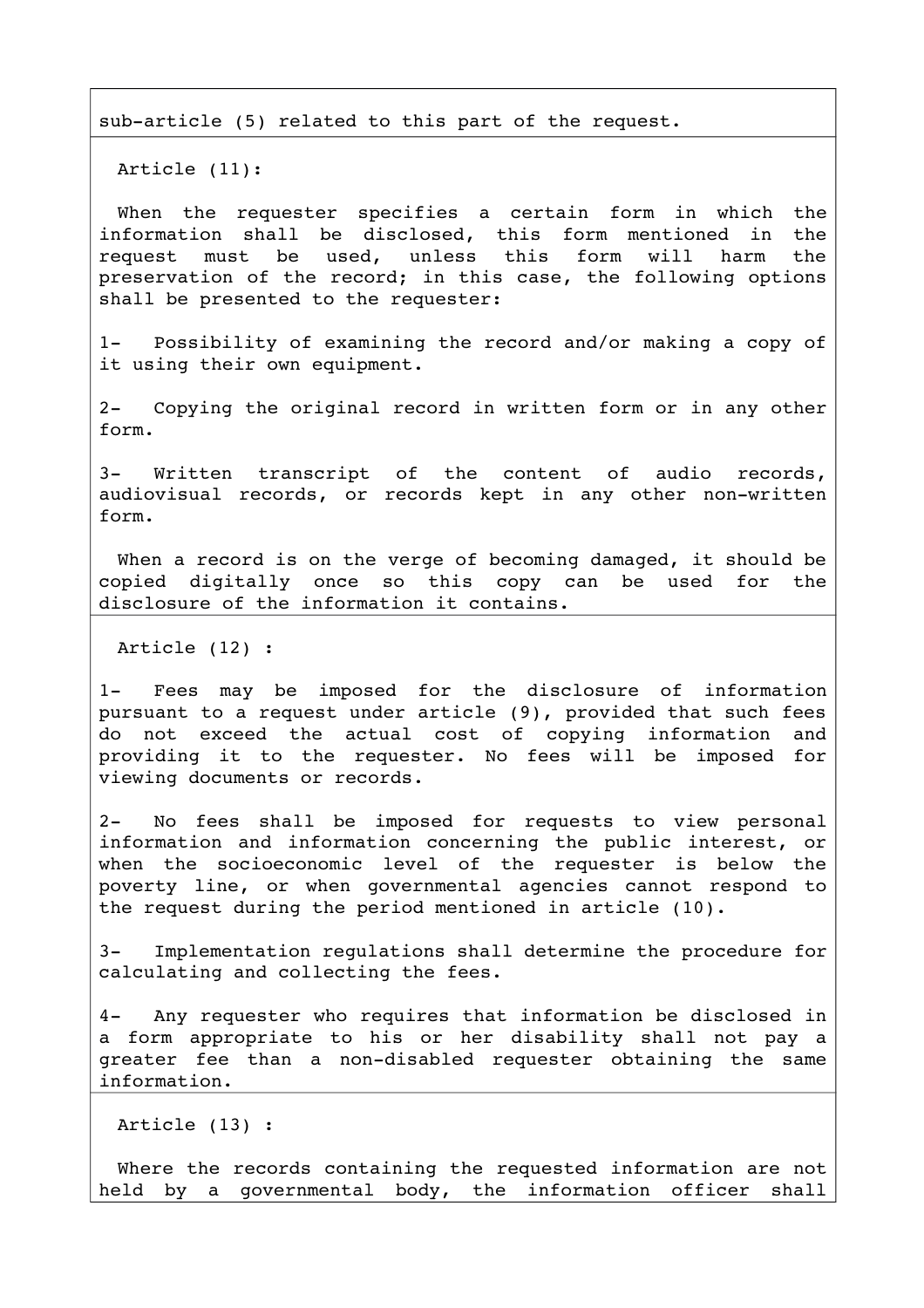within five days either transfer the request to another governmental body which holds this information or inform the requester that it does not hold the requested information. When a request is transferred to another body, the requester shall be notified.

Chapter five : exceptions

Article (14) :

If the request for information relates to information falling under the exceptions specified in this chapter, the disclosure shall contain only the information that is not covered by these exceptions, provided this is applied in a reasonable way without prejudice to the contents of the record.

Article (15) :

1- Any governmental or private body may refuse to disclose information when this relates to unreasonable disclosure of personal information concerning a third party.

2- Sub-article (1) shall not be used or applied in the following cases:

a. The third party accepts the disclosure.

b. The third party is informed of the intended disclosure according to article 18, and said third party does not object to the disclosure.

c. The information was provided to the agency by the individual it concerns, and this individual was informed at the time that this information falls into the category of information which may be publicly disclosed.

d. The information has already been publicly disclosed .

e. The information is related to the welfare of a person in the care of the requester, and therefore disclosure of the information would be to the benefit of this person.

f. Information relating to a person who works or has worked in a governmental body and relating to his or her activities as a governmental official.

g. Information relating to a person who works or has worked in a qovernmental agency when this information is necessary to notify them of legal process taken against them.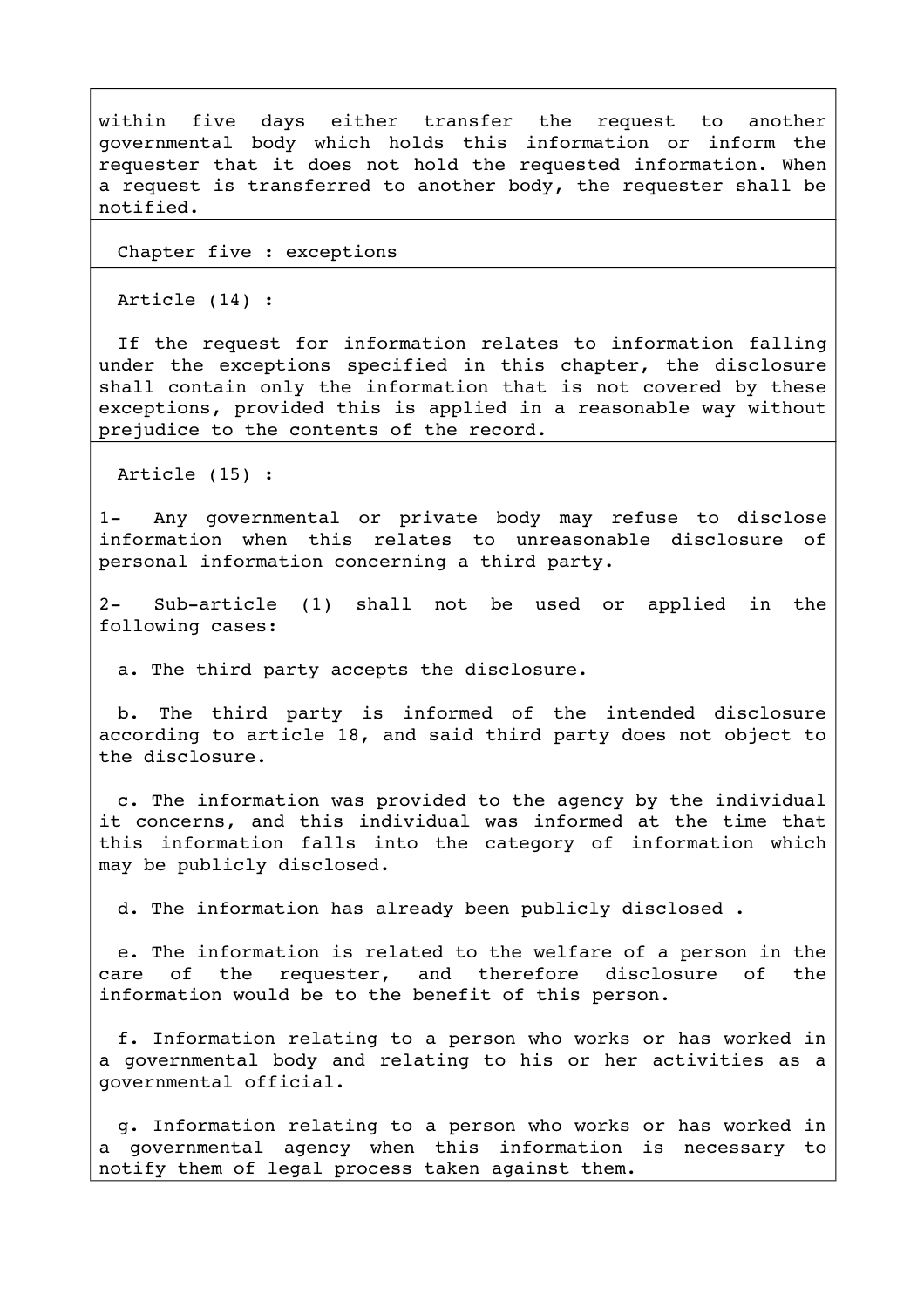Article (16) :

1- A governmental or private body may refuse to disclose information when to do so would breach a legal obligation towards a third party.

2- A governmental or private body may refuse to disclose information that it has obtained from a third party in the case of a legal obligation between them or if it contains the following:

a. Commercial secrets.

b. Disclosure will represent real or potential damage to the financial or commercial interests of the third party.

c. Disclosure would or would be likely to affect the provision of similar information in the future from a similar source, and the continued provision of this information is in the public interest.

3- Sub-articles (1) and (2) shall not be applied where the third party has agreed to disclosure or if the third party has been informed of the disclosure according to article (18) and has accepted.

4- A governmental or private body may refuse to disclose information that it has obtained in confidence from another state or international organization and disclosure would or would be likely to prejudice relations with this state or international organisation.

Article (17) :

A qovernmental or private body may refuse to disclose information resulting from legal procedures, unless the person who has the right to use this information has waived this right or if the information concerns the public interest.

Article (18) :

1- When a governmental body decides to disclose information obtained in confidence from a third party which said third party has classified as secret, the body should give the third party written notice of its intention to disclose this information, and give the third party eight days during which it may express its opposition to the disclosure in addition to giving reasons for not disclosing this information.

2- If the third party opposes the disclosure of information according to sub- article  $(1)$ , the governmental body should take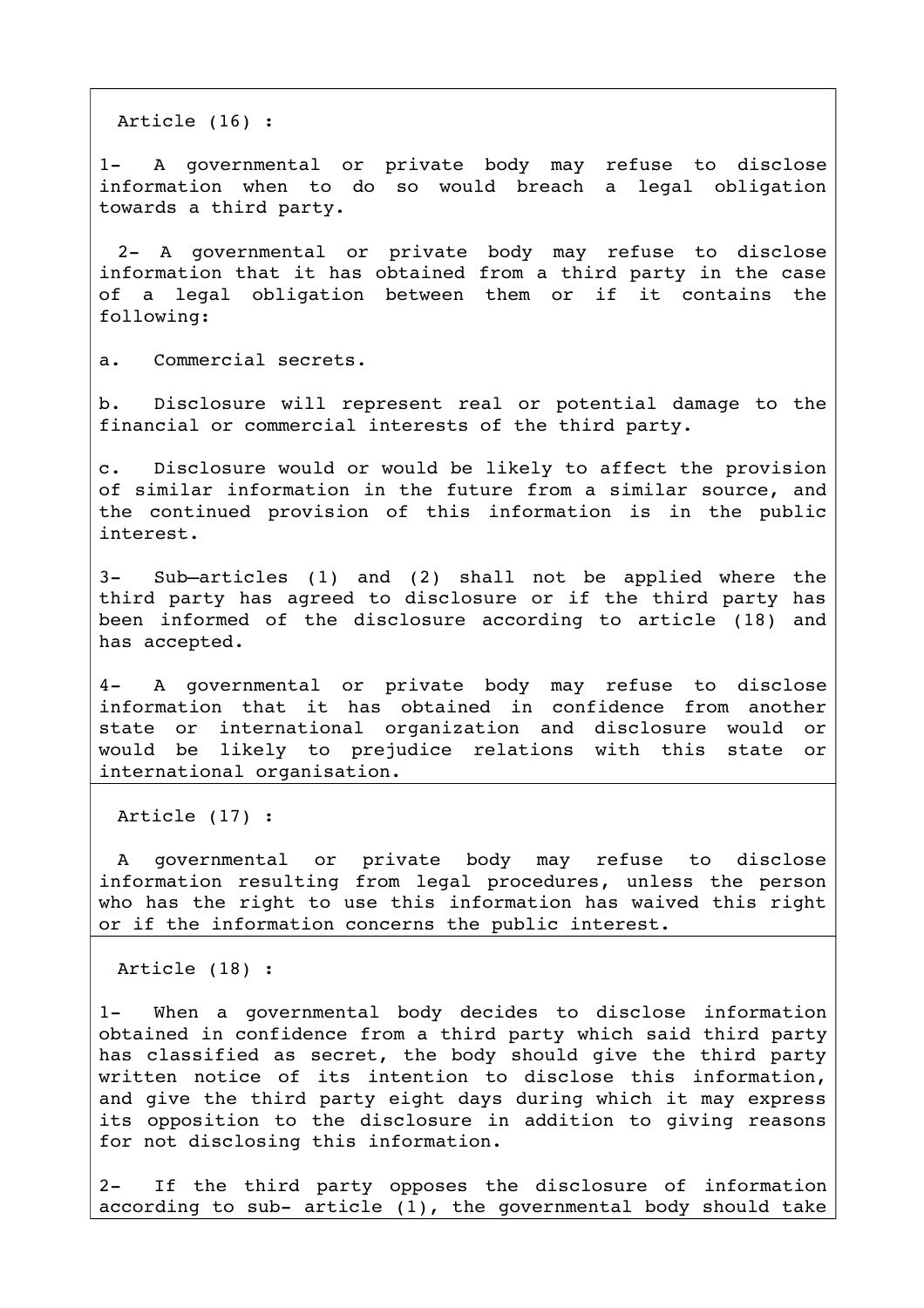this into consideration, along with other points, when it is in the process of deciding whether to disclose the information or not.

Article (19) :

A governmental or private body may refuse to disclose information when disclosure would or would be likely to prejudice national security or defense, and the head of this body has issued a decree to the effect that the information contained in the record is confidential. This confidentiality shall expire after 30 years.

Article (20):

A governmental or private body may refuse to disclose information when disclosure would or would be likely to prejudice:

1- The detection, prevention, or investigation of crime.

2- The arrest or prosecution of offenders.

Article (21) :

A qovernmental or private body may refuse to disclose information when disclosure would or would be likely to prejudice the effectiveness or development of governmental policies while these policies are still being debated and researched.

Article (24):

A governmental body shall disclose requested information falling within the scope of the exceptions in this chapter when the benefit to public interest of disclosure would be greater than the harm that disclosure would cause to the interests protected by the exceptions.

For the purposes of this article public interest shall include, for example  $-$  but is not limited to  $-$  threats to health, security, and environment, or exposing the risk of corruption or criminal acts, or mismanagement in the public sector.

Chapter six : appeals

Article (25) :

1- A requester whose request to a governmental body has been denied has the right to appeal to the head of the relevant body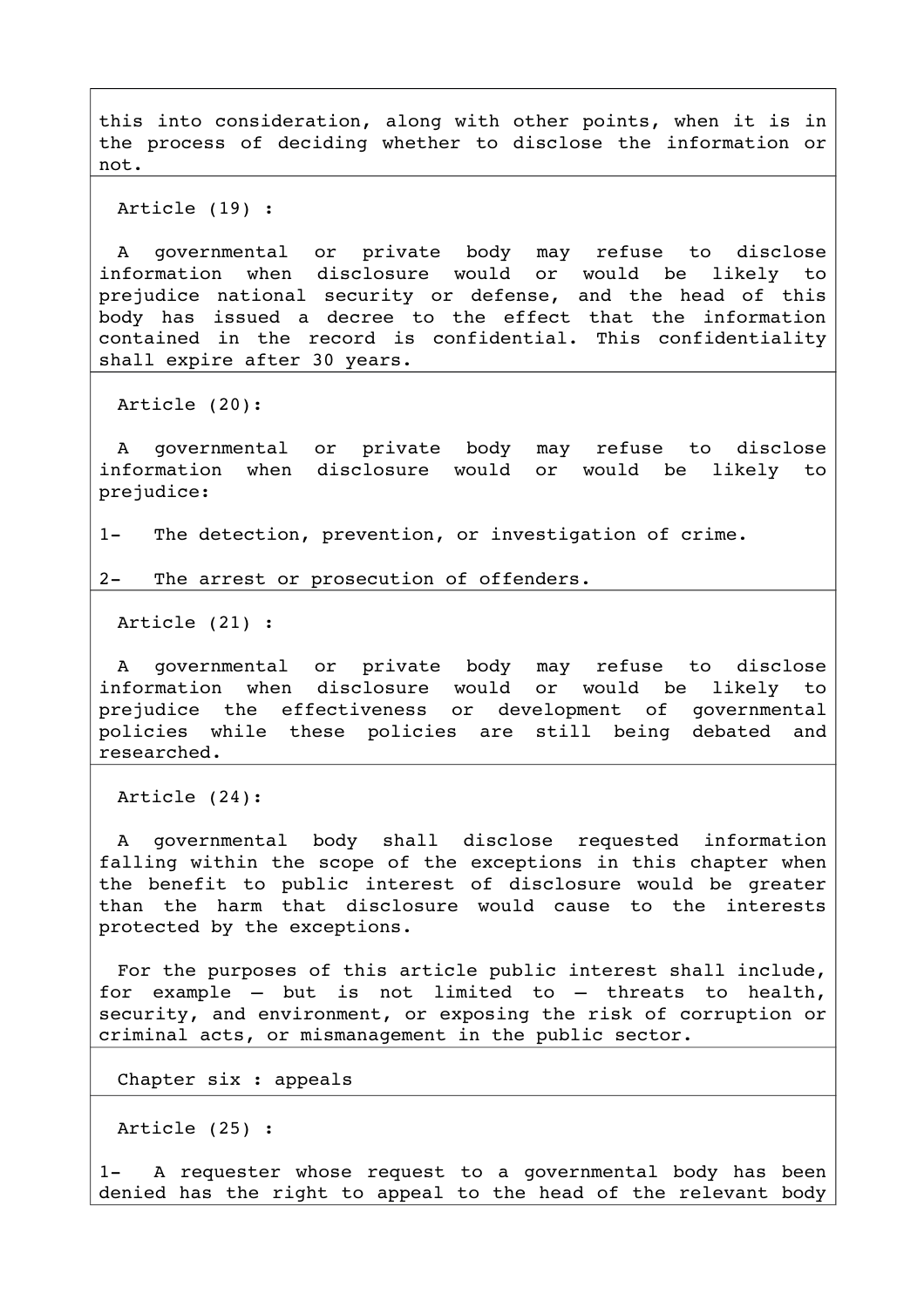within fifteen days from the date on which the request was denied.

2- The head of the governmental body who receives the appeal pursuant to sub-article (1) must take a decision within ten days, and this decision shall be final.

Article (26) :

1- The president of the republic is responsible for appointing an Information Commissioner who has been chosen by a majority in the People's Assembly.

2- An individual cannot be appointed to the position of Information Commissioner if he/she:

a. Holds a position in a political party or works as an employee in a political party, or holds a public position by election or appointment in central or local government.

b. Has been convicted of a crime involving moral turpitude.

3- The Commissioner shall occupy this position for five years and may be appointed again with a maximum of two terms.

4 - The Commissioner shall enjoy practical and administrative independence from any other individual or entity including the government or any of its agencies.

5 - The Commissioner shall have all powers, direct and incidental, as are necessary to discharge his duties according to this act, including full legal personality and the power to acquire and dispose of property.

6 The Commissioner shall receive the same salary as a judge of the Supreme Constitutional Court.

7 - The Commissioner shall present an annual report on his/her work to the People's Assembly; this report shall be released publicly, including on the website.

8 - The Commissioner shall present an annual budget proposal to the People's Assembly for approval by the assembly.

Article (27) :

1- An individual who has appealed to the head of a governmental body pursuant to article (25), or whose request has been denied by a private body, can appeal to the Information Commissioner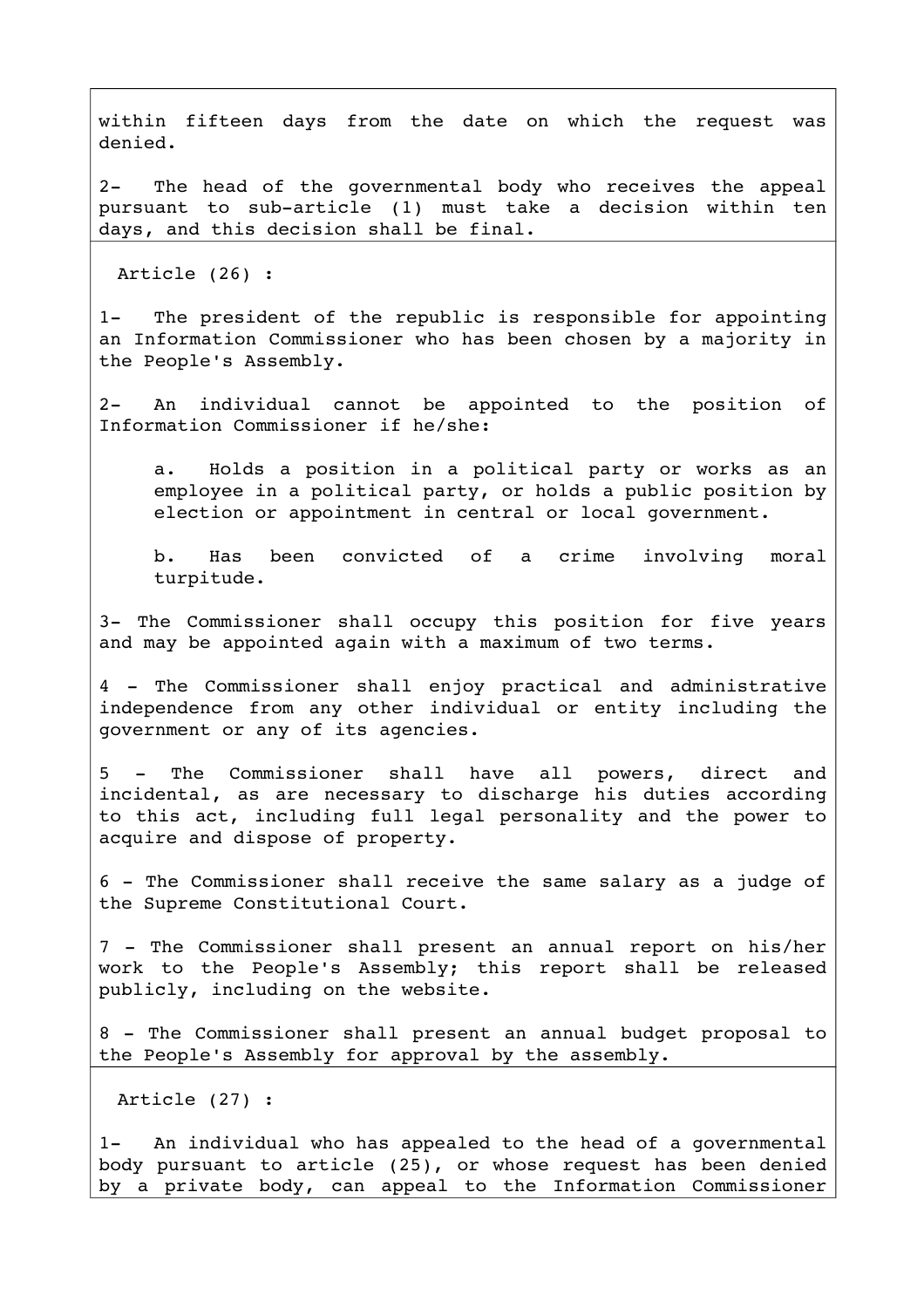within the fifteen days from the date of being informed of the decision.

2- The Information Commissioner, in the process of examining an appeal pursuant to sub article (1), has the right to examine and study any records belonging to a governmental or private body and to ask any individual to provide evidence relating to the issue.

 $3-$  In examining appeals pursuant to sub-article  $(1)$ , the Information Commissioner shall grant the requester and the governmental or private body a favourable opportunity to choose who will represent them.

4- The Information Commissioner shall rule on the appeal pursuant to sub- article (1) within ten days, and he/she also has the authority to deny the appeal, approve the disclosure of the information, alter the fees charged, and/or compel the agency to take other procedures in order for them to comply with this.

5- The Information Commissioner's decision pursuant to subarticle (4) and subject to the provisions of this law shall be legally binding.

Article (28) :

1- A requester whose appeal has been denied by the Information Commissioner according to article (27) has the right to appeal via normal procedures to the administrative court within fifteen days beginning from the day of being informed of the appeal's denial.

2- The judge must issue a timely ruling approving, amending, or canceling the decision.

Chapter seven : promotion procedures

Article (29) :

1- A Supreme Information Council shall be established with public legal personality.

2- Members of the council will include representatives of entities involved and working in the area of information, including the Ministry of Planning, Ministry of Finance, Ministry of Communications and Information Technology, the Central Agency for Public Mobilization and Statistics, the Central Agency for Accounting, the Information and Decision Support Centre, the Director of the National Library and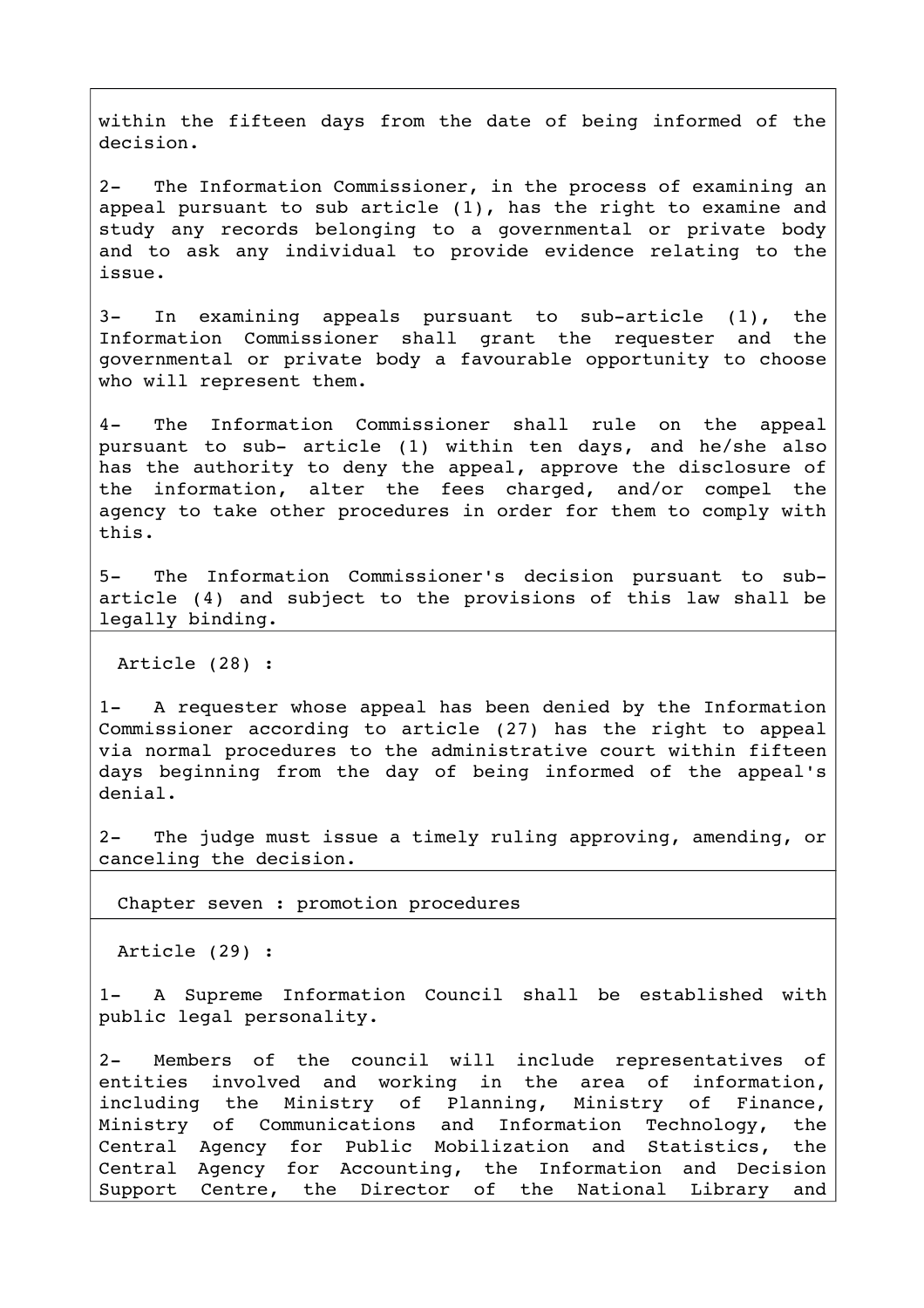National Archives, and five representatives of non-governmental bodies and specialized experts.

3- The Prime Minister shall appoint the members of the council after the approval of the People's Assembly. In the absence of the People's Assembly, the appointments shall take place, but the appointment decrees should be brought to the attention of the People's Assembly in its first session.

4- The council is responsible for setting its own procedural regulations.

5- The council shall discharge the following functions:

a. Putting in place public policies relating to disclosure and circulation of information.

b. Putting in place regulations for classifying records.

c. Setting minimum standards for keeping, managing, and disposing of records, in the form of a binding charter.

Article (30) :

1- Each governmental body shall present a report to the minister responsible for it, no later than the  $31^{st}$  August each year, concerning its activities implementing the provisions of this law.

2- The report referred to in sub-article (1) shall include the following :

a. Procedures taken to implement article 7(4) relating to routine disclosure.

b. Number of information requests submitted.

c. Number of requests completely approved.

d. Number of requests denied, either completely or partially.

e. Number of internal appeals made to the head of the relevant governmental body and the number of requests approved as a result of these appeals.

f. Numbers of appeals to the information commissioner and the resulting rulings.

g. Number of appeals to the courts and the resulting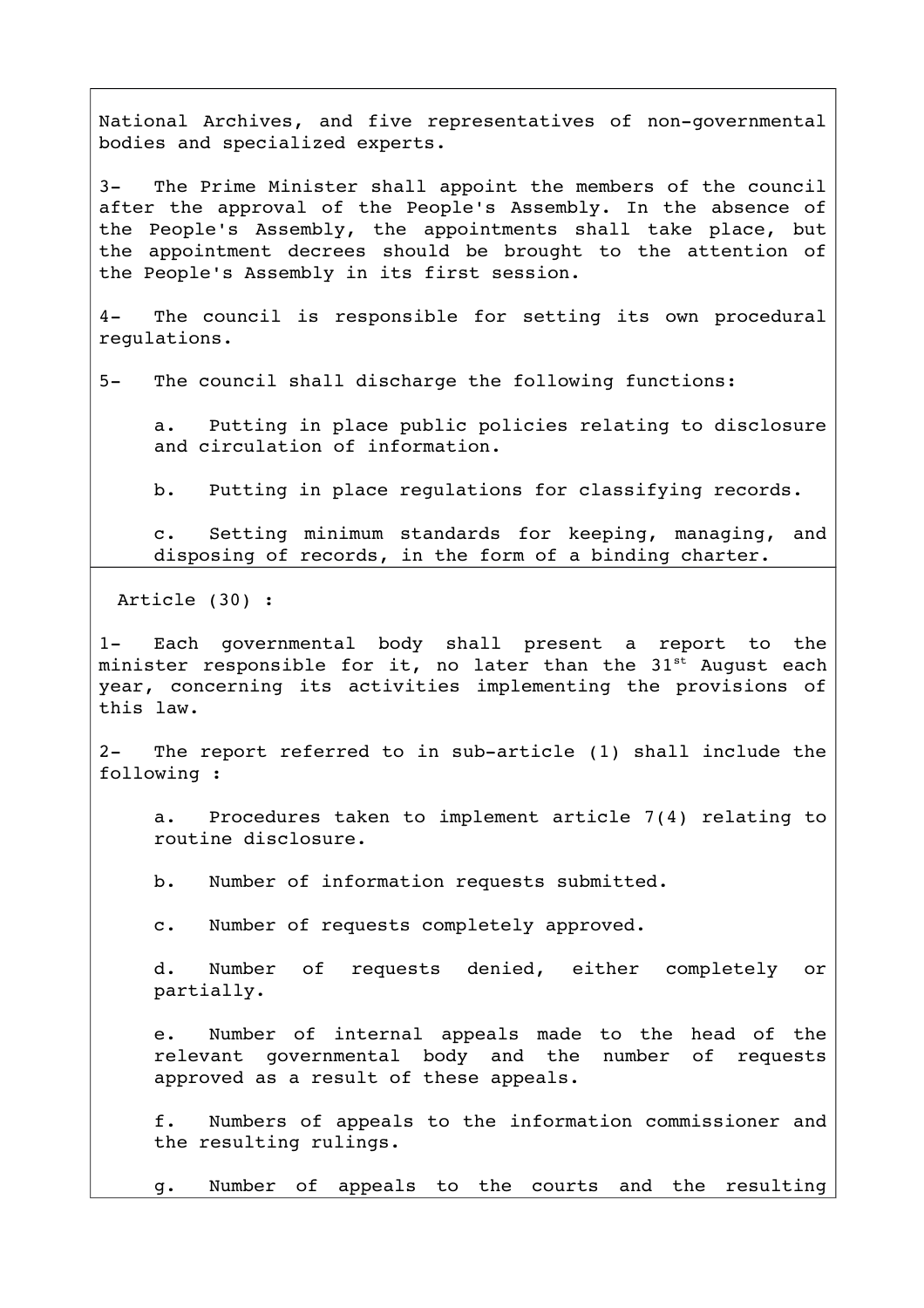rulings.

h. Such other other matters as may be prescribed by law.

3- The minister mentioned in sub-article (1) shall present this report to the Prime Minister and the Information Commissioner in addition to releasing it publicly, including on the internet.

Article (31):

1- Each governmental body shall appoint an information official to carry out the responsibility of making the agency comply with this act.

2- All officials and employees of governmental agencies should cooperate with the information official to help him carry out his work and duties.

Article (32) :

In ddition to the powers and responsibilities mentioned in this act, the Information Commissioner shall, through his or her resources, do the following :

1- Monitor the extent to which governmental bodies comply with this act and present reports relating to this to the People's Assembly.

2- Make recommendations to reform governmental bodies either in general or by specifying agencies for reform.

3- Cooperate in presenting and holding training activities for government officials on the right to access information and the successful implementation of this act.

4- Work to spread public awareness of this act and individuals' rights pursuant to it.

5- Prepare an annual report on the application of this act, to be presented no later than the  $30<sup>th</sup>$  September each year, based on part of the reports mentioned in article (30). These reports shall be presented to the People's Assembly and distributed publicly including on the commissioner's website.

6- Prepare quidelines for the public including their rights granted by this act and how to exercise them, and make such guidelines widely available.

7- Carry out any other procedures as may be necessary for the implementation of this act.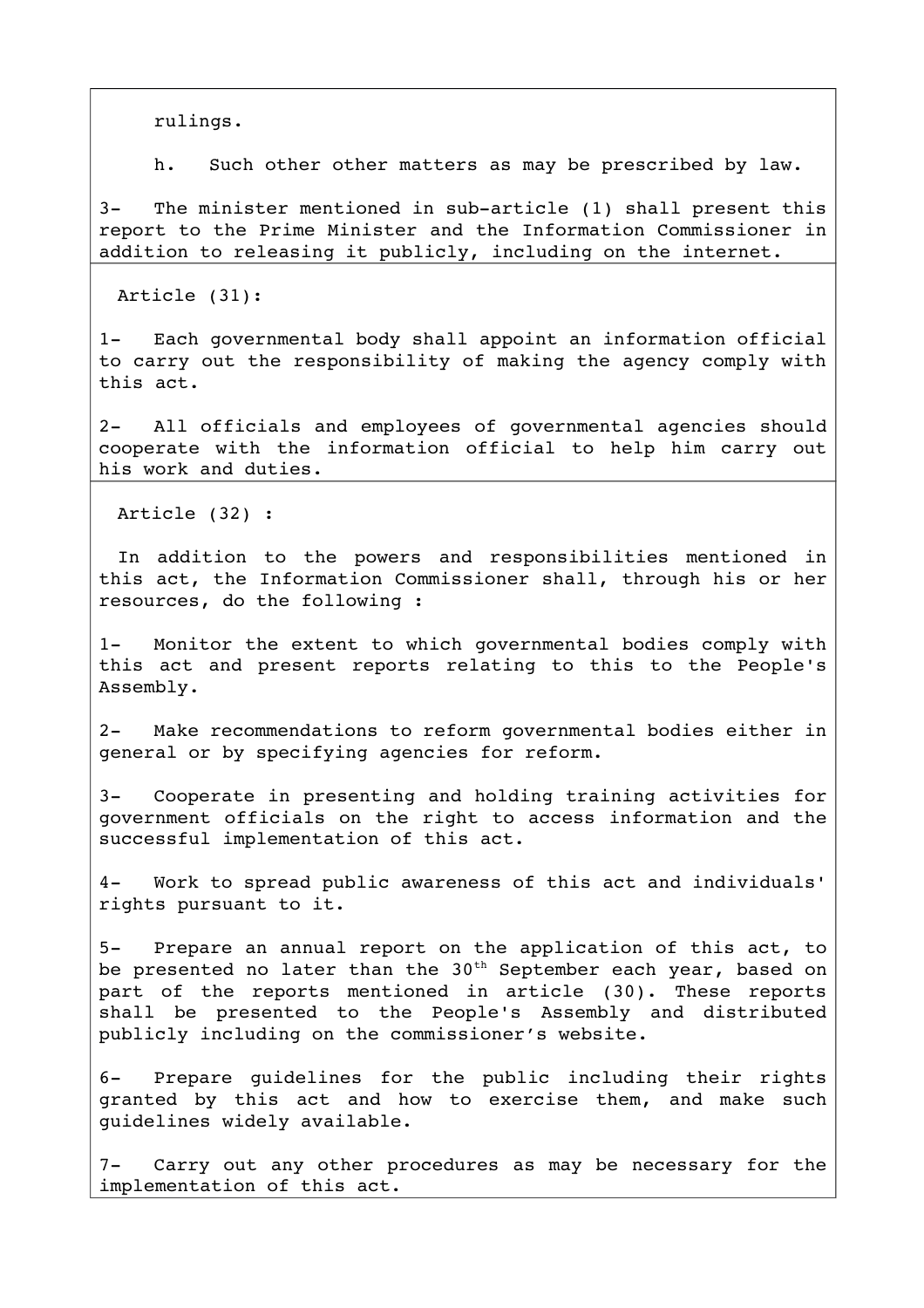Chapter eight: crimes and protection

Article (33) :

Anyone who commits the following crimes shall be punished by a fine no less than 5000 LE and no more than 20000 LE:

1- Obstructing the disclosure of information in contravention of the provisions of this act.

2- Obstructing a governmental or private body from carrying out its obligations according to this act.

3- Interfering in the work of the Information Commissioner.

Article ( 33) (b)

Anyone who damages, destroys, or steals records shall be punished by 3 years' imprisonment.

Article (34) :

No individual shall be subject to civil or criminal proceedings, or employment detriment, for anything done in good faith during the practice, performance, or execution of any of the powers or duties with regards to this act.

Article (35) :

1- No individual shall be subject to legal, administrative, or employment-related punishments, regardless of the contravention of legal or professional duties, for disclosing information about wrongdoing or which reveals threats to health or security, as long as the individual acted in good faith and belief in the complete validity of the information.

 $2-$  The word 'wrongdoing' in the context of sub-article  $(1)$ means committing criminal acts, not complying with legal obligations, miscarriage of justice, corruption or dishonesty, abuse of power or serious misconduct, in addition to threatening public health, safety, or the environment, whether this is linked to the mistake made or not.

Chapter nine : final provisions

Article (36) :

The provisions of the attached act concerning access to information shall be binding for all bodies falling within its ambit.